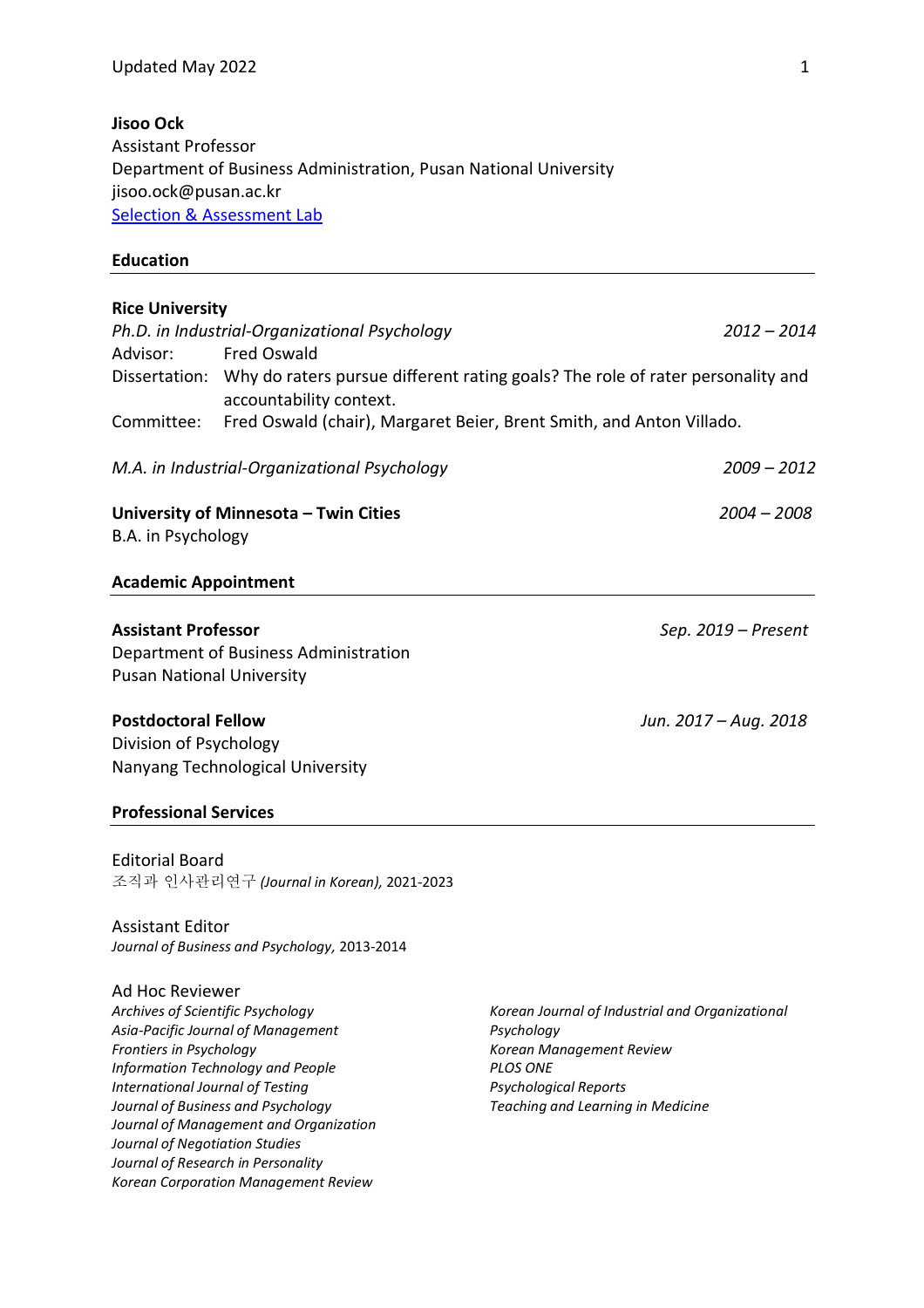Conference Reviewer *Society for Industrial and Organizational Psychology*

#### **Publications: Peer-Reviewed**

\* denotes graduate student collaborator

- Cho, H.\*, Li, F.\*, Ma, H.\*, & Ock, J. (2022). Validation and factor structure analysis of the K-Dirty Dozen: A Korean version of a short-form measure of the Dark Triad. *Korean Journal of Industrial and Organizational Psychology.*
- Ock, J., McAbee, S. T., Ercan, S., Shaw, A., & Oswald, F. L. (2021). Reliability generalization analysis of the Core Self-Evaluations Scale. *Practical Assessment, Research, and Evaluation, 26,* Article 6*.*
- Ock, J., & An, H.\* (2021). Machine learning approach to personality assessment and its application to personnel selection: A brief review of the current research and suggestions for the future. *Korean Journal of Industrial and Organizational Psychology, 34,* 213-236.
- Ock, J. (2020). How satisfied are you with your job? Estimating the reliability of scores on a single-item job satisfaction measure. *International Journal of Selection and Assessment, 28,* 297-309*.*
- Ock, J., McAbee, S. T., Mulfinger, E., & Oswald, F. L. (2020). The practical effects of measurement invariance: Gender invariance in two Big Five personality measures. *Assessment, 27,* 657-674.
- Ock, J., & Oswald, F. L. (2018). The utility of personnel selection decisions: Comparing compensatory and multiple-hurdle selection models. *Journal of Personnel Psychology, 17,* 172-182.
- Ock, J. (2016). Construct validity evidence for multisource performance ratings: Is interrater reliability enough? *Industrial and Organizational Psychology: Perspectives on Science and Practice, 9,* 329-333.
- Hough, L. M., Oswald, F. L., & Ock, J. (2015). Beyond the Big Five—A paradigm shift in researching the structure and role of personality in organizations. *Annual Review of Organizational Psychology and Organizational Behavior, 2,* 183-209*. Media attention* (August, 2016): This article was introduced on Rice Business Wisdom (http://ricebusinesswisdom.com/frederick-oswald/big-data-and-organizational-research-change-howwe-understand-work-today/).

Ock, J., & Oswald, F. L. (2015). Managing the interpersonal aspect of performance management. *Industrial and Organizational Psychology: Perspectives on Science and Practice, 8,* 111-119*. Media attention* (May, 2015): This article was introduced on Rice News (*http://news.rice.edu/2015/05/11/is-it-time-to-ditch-annual-performance-reviews-2/*).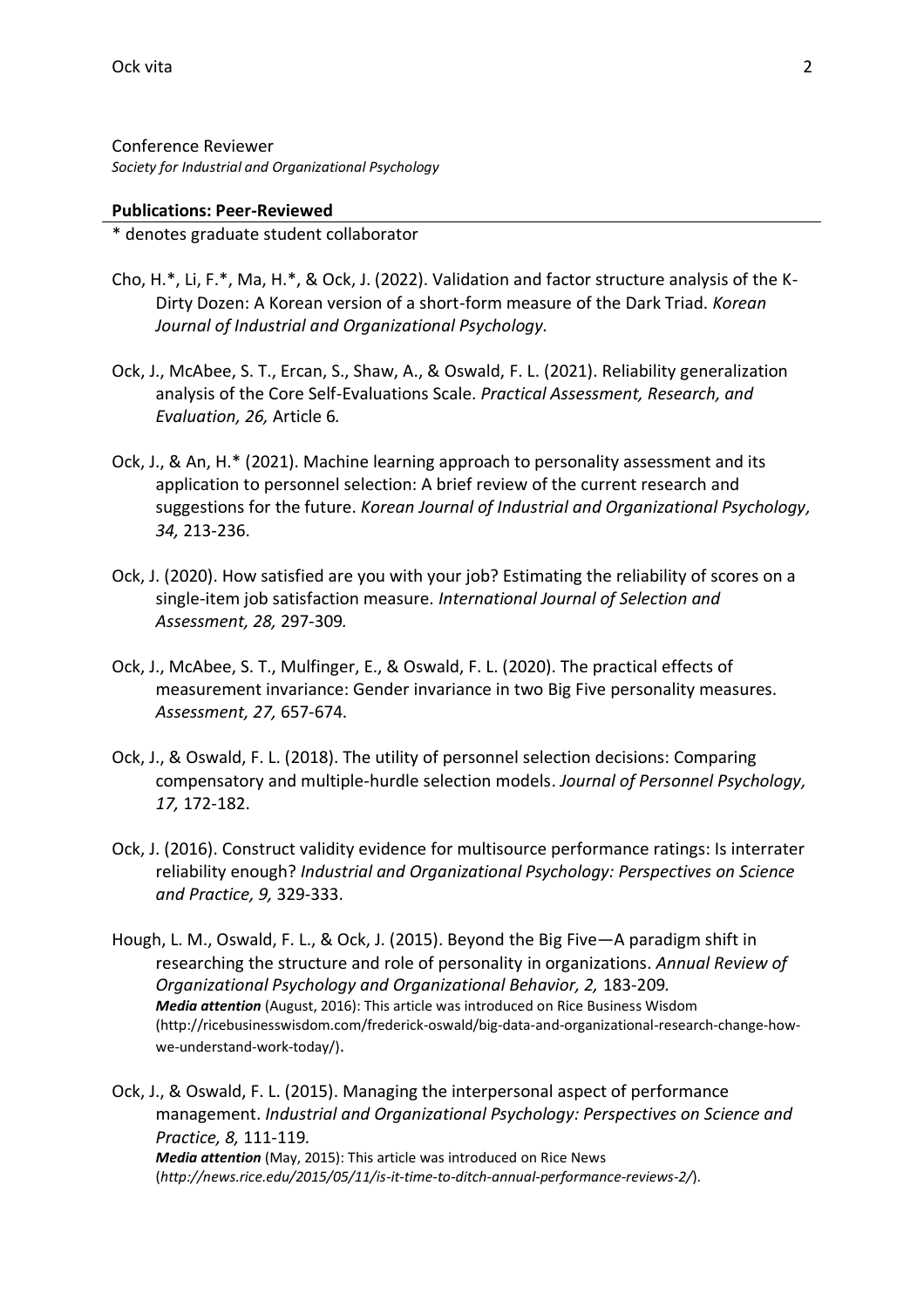Oswald, F. L., Ercan, S., McAbee, S. T., Ock, J., & Shaw, A. (2015). Imperfect corrections or correct imperfections? Psychometric corrections in meta-analysis. *Industrial and Organizational Psychology: Perspectives on Science and Practice, 8,* 1-4*.* 

### **Publications: Book Chapters**

- Oswald, F. L., Putka, D. J., & Ock, J. (2015). *Weight* a minute, what you see in a weighted composite is probably not what you get! In C. E. Lance & R. J. Vandenberg (Eds.). *More statistical myths and urban legends* (pp. 187-205). New York: Taylor & Francis.
- Oswald, F. L., Hough, L. M., & Ock, J. (2013). Theoretical and empirical structures of personality: Implications for measurement, modeling, and prediction. In N. D. Christiansen & R. P. Tett (Eds.). *Handbook of personality at work* (pp. 11-29). New York: Routledge.

### **Conference Presentations**

- Hong, M., & Ock, J. (2022). *Analysis of changes in job satisfaction for re-employers using longitudinal data*. Poster presented at the Biannual Conference of the Korean Society for Industrial and Organizational Psychology.
- Li, F., & Ock, J. (2022). *Meta-analysis of the relationship between the dark triad and counterproductive work behavior.* Poster presented at the Biannual Conference of the Korean Society for Industrial and Organizational Psychology. \**Recipient of the Outstanding Poster Award*
- Ock, J., & Chernyaeva, O. (2022). *Effect of COVID-19 on college academic experience: A text*  mining approach. Poster presented at the 37<sup>th</sup> Annual Conference of the Society for Industrial and Organizational Psychology, Seattle, WA.
- Ock, J., & Pang, J. S. (2022). *Effect of personality and knowledge about professional conduct*  on feedback delivery. Poster presented at the 37<sup>th</sup> Annual Conference of the Society for Industrial and Organizational Psychology, Seattle, WA.
- Wu, F., Ercan, S., Ock, J., & Oswald, F. L. (2022). *Descriptive graphics for meta-analysis: A*  new Shiny approach. Poster presented at the 37<sup>th</sup> Annual Conference of the Society for Industrial and Organizational Psychology, Seattle, WA.
- Ock, J., & McAbee, S. T. (2021). *Gender differences in the HEXACO personality traits: To what extent are they real?* Poster presented at the 36th Annual Conference of the Society for Industrial and Organizational Psychology. New Orleans, NO.
- Ock, J. (2021). *An exploratory analysis of domestic ICT workers' dissatisfaction with their jobs and differences between former and incumbent employees: Application of topic modeling*. Discussant at the Special Academic Conference of the School of Social Sciences at Pusan National University.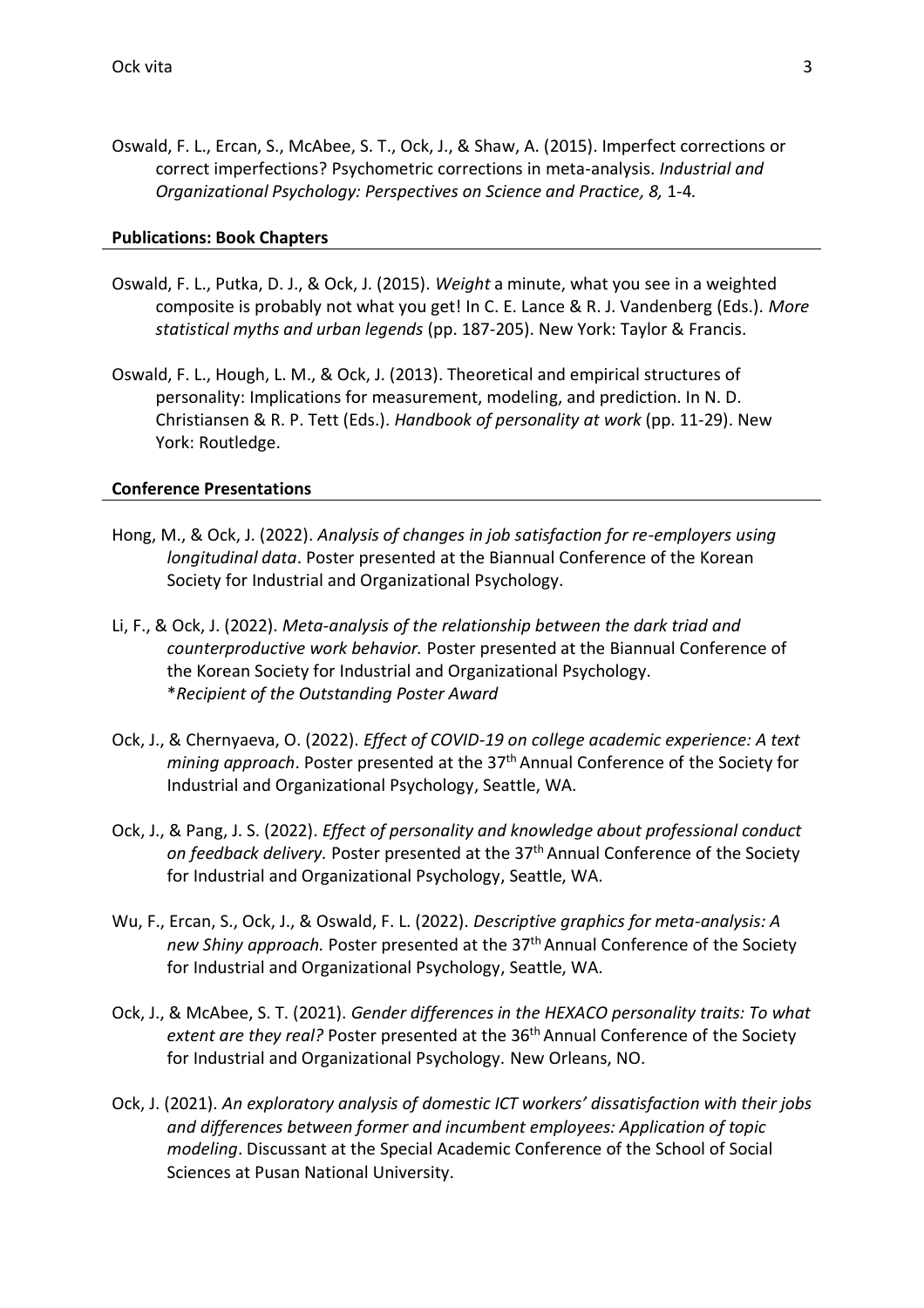- Ock, J. (2020). *Single-item measure of job satisfaction: A test of reliability and stability*. Poster presented at the 35<sup>th</sup> Annual Conference of the Society for Industrial and Organizational Psychology. Austin, TX.
- Ock, J., McAbee, S. T., Ercan, S., Xiao, T. A., & Oswald, F. L. (2019). *The theory and measurement of core self-evaluations: A reliability generalization analysis*. Poster presented at the 19th European Association of Work and Organizational Psychology, Turin, Italy.
- Ock, J., & Oswald, F. L. (2017). *Retesting in personnel selection: The impact of test reliability.*  Poster presented at the 32<sup>nd</sup> Annual Conference of the Society for Industrial and Organizational Psychology, Orlando, FL.
- Ock, J., & Oswald, F. L. (2014). *Definitions and detection of outlier effects in meta-analysis*. Symposium presented at the 29<sup>th</sup> Annual Conference of the Society for Industrial and Organizational Psychology, Honolulu, HI.
- Ock, J., & Nye, C. D. (2014). *The wild frontiers of measurement invariance*. Symposium cochaired with C. D. Nye at the 29<sup>th</sup> Annual Conference of the Society for Industrial and Organizational Psychology, Honolulu, HI.
- Ock, J., & Oswald, F. L. (2014). *Implications of measurement nonequivalence on scale*  reliability. Symposium presented at the 29<sup>th</sup> Annual Conference of the Society for Industrial and Organizational Psychology, Honolulu, HI.
- Ock, J., & Oswald, F. L. (2013). *Convergence of practical – statistical significant indices in measurement invariance*. Poster presented at the 28<sup>th</sup> annual meeting of the Society for Industrial and Organizational Psychology, Houston, TX.
- Ock, J., Oswald, F. L., & Hough, L. M. (2013). *Theoretical and empirical structures of personality: Implications for measurement, modeling, and prediction*. Symposium presented at the 28th annual meeting of the Society for Industrial and Organizational Psychology, Houston, TX.
- McAbee, S. T., Ock, J., & Oswald, F. L. (2012). *Implications of measurement invariance for the development of short-form measures*. Symposium presented at the 27<sup>th</sup> annual meeting of the Society for Industrial and Organizational Psychology, San Diego, CA.
- Ock, J., & Oswald, F. L. (2011). *Practical impact of predictor reliability for personnel selection*  decisions. Poster presented at the 26<sup>th</sup> annual meeting of the Society for Industrial and Organizational Psychology, Chicago, IL.

### **Teaching Experience**

# **Pusan National University**  Business Analytics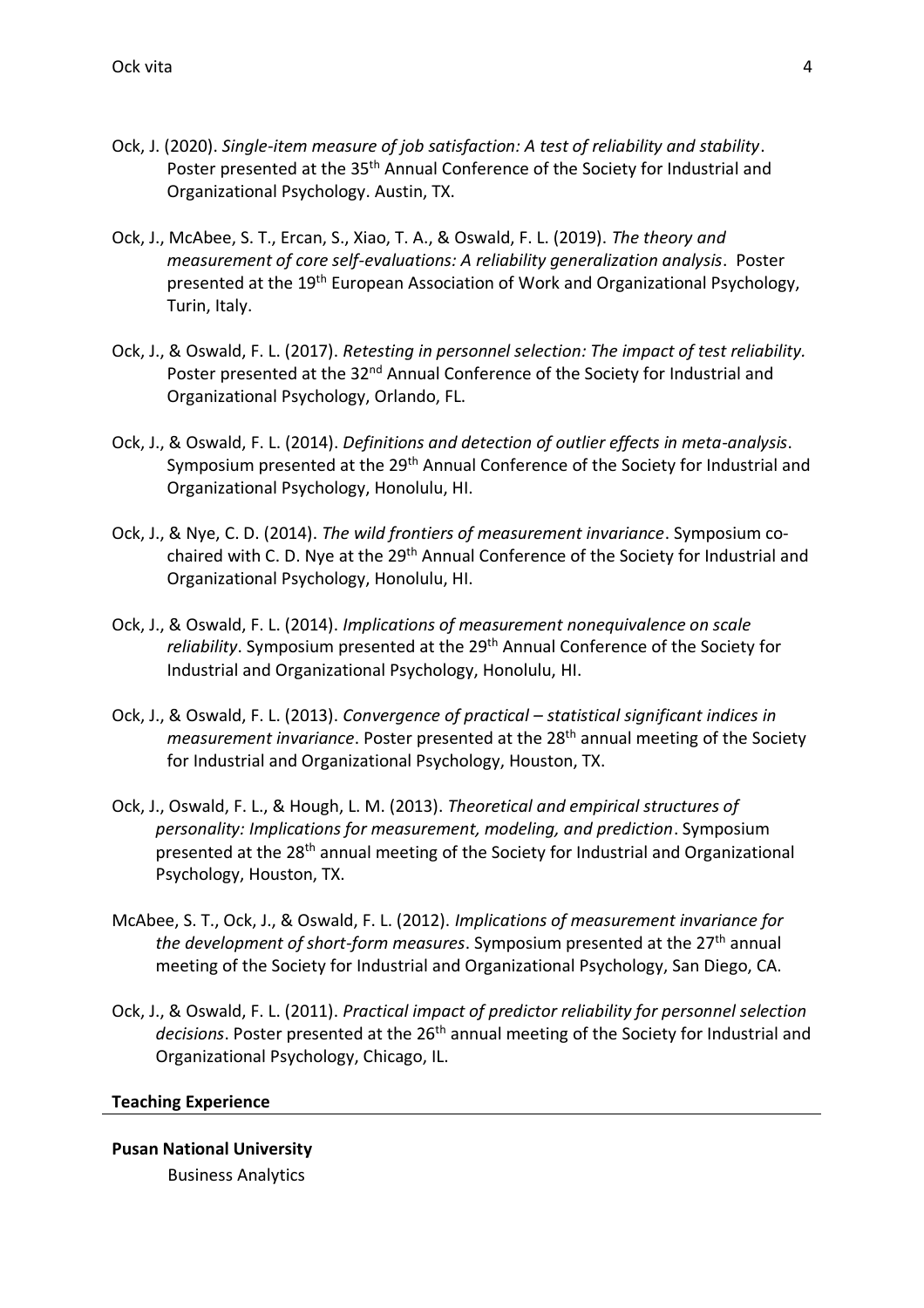Human Resource Management Human Resource Management (grad) People Analytics (grad) Financial Statistical Analysis Principles of Management

# **Nanyang Technological University**

Laboratory in I/O Psychology

### **Rice University**

Introduction to Psychology; Teaching Assistant Introduction to I/O Psychology; Teaching Assistant Statistical Methods – Psychology; Teaching Assistant

#### **Invited Talks**

- Ock, J. (2021, April). *Open science in management: What is it and why do we need it?*  Presentation given at Pusan National University.
- Ock, J. (2019, June). *The modeling and assessment of job performance*. Presentation given at Pusan National University.
- Ock, J. (2018, February). *Personality and prosocial knowledge as predictors of prosocial feedback delivery.* Presentation given at Nanyang Technological University.
- Ock, J. (2017, September). *Retesting in personnel selection: The impact of test reliability.* Presentation given at Singapore Management University. *Media attention* (October 2017): This presentation was introduced on Perspectives@SMU (*https://www.smu.edu.sg/perspectives/2017/10/26/testing-retesting-and-selecting-right-jobapplicant*).
- Ock, J. (2014, March). *Bicultural individuals: Cultural chameleons or cultural iconoclasts?* Presentation given at the Industrial/Organizational Research Seminar at Rice University.
- Ock, J. (2013, July). *Personality: A brief introduction and discussion of its theoretical and empirical structures*. Presentation given at Assessta, Seoul, South Korea.
- Ock, J., & Oswald, F. L. (2011, April). *Practical impact of predictor reliability for personnel selection decisions.* Presentation given at the Industrial/Organizational Research Seminar at Rice University.

### **Technical Reports**

Trump, R. C. E., Ock, J., & Villado, A. J. (2014). *Assessing the hurdles that Genesys Works students face: A process for analysis* (Internal Report). Houston, TX: Genesys Works.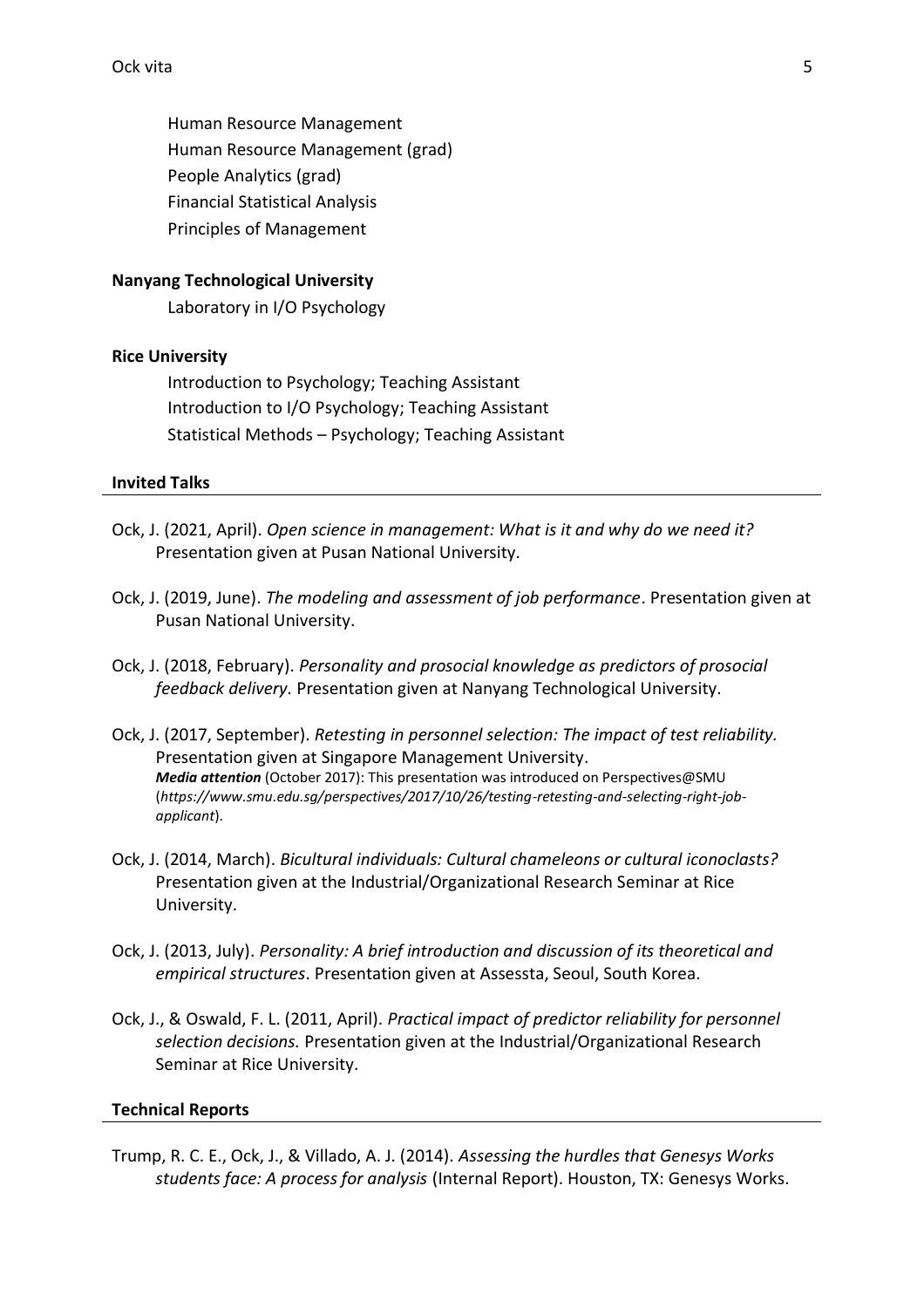- Oswald, F. L., Ercan, S., McAbee, S. T., Ock, J., & Xiao, T. (2013). *Saxon interim report: Employee Safety Inventory (ESI) and Mechanical Reasoning Test* (Internal Report). The Woodlands, TX: Saxon Drilling.
- Hough, L. M., Shultz, M., & Ock, J. (2012). *Special Project for Golden Gate Law School*. Saint Paul: Dunnette Group, Ltd.
- Oswald, F., Ghandour, L., McAbee, S., & Ock, J. (2011). *AP English Language and Composition, AP Biology and AP Calculus AB: Relationships with first-year GPA, subject GPA and retention to the second year* (Internal Report). New York: The College Board.

#### **Applied Research and Consulting Experience**

#### *Genesys Works 2013 – 2014*

Genesys Works is a non-profit organization that provides intensive job training to inner-city high school students. This project entailed identifying possible hurdles that impede or obstruct students' entry into and/or completion of the program, and developing a scale that identifies students who are at-risk of dropping out of the job training programs that Genesys Works offers. Part of a research team under the direction of Dr. Anton Villado, Rice University.

#### *Saxon Drilling 2012*

Produced an internal report for Saxon Drilling on employee safety and mechanical reasoning measures. Part of a research team under the direction of Dr. Fred Oswald, Rice University.

#### *Dunnette Group, Ltd 2012*

Conducted validity and reliability analysis for the Accomplishment and Experience Record (AER) – a measure used to evaluate incoming law school students to predict job performance as practicing attorney. Part of a research team under the direction of Dr. Leaetta Hough, Dunnette Group, Ltd; and Marjorie Shultz, University of California, Berkeley.

### *College Board 2010 – 2011*

Took part in conceptualization, data management, data analysis, and writing in an internal report for the College Board on Advanced Placement Exams. Final dataset for this project included more than 200,000 subjects. Part of a research team under the direction of Dr. Fred Oswald, Rice University.

Assisted in assessment center for selection in Korean Ministry of Foreign Affairs and Seoul Municipal Office. Conducted item translation in Myers-Briggs Type Indicator and Strong Interest Inventory.

# *Assessta January 2009 – March 2009*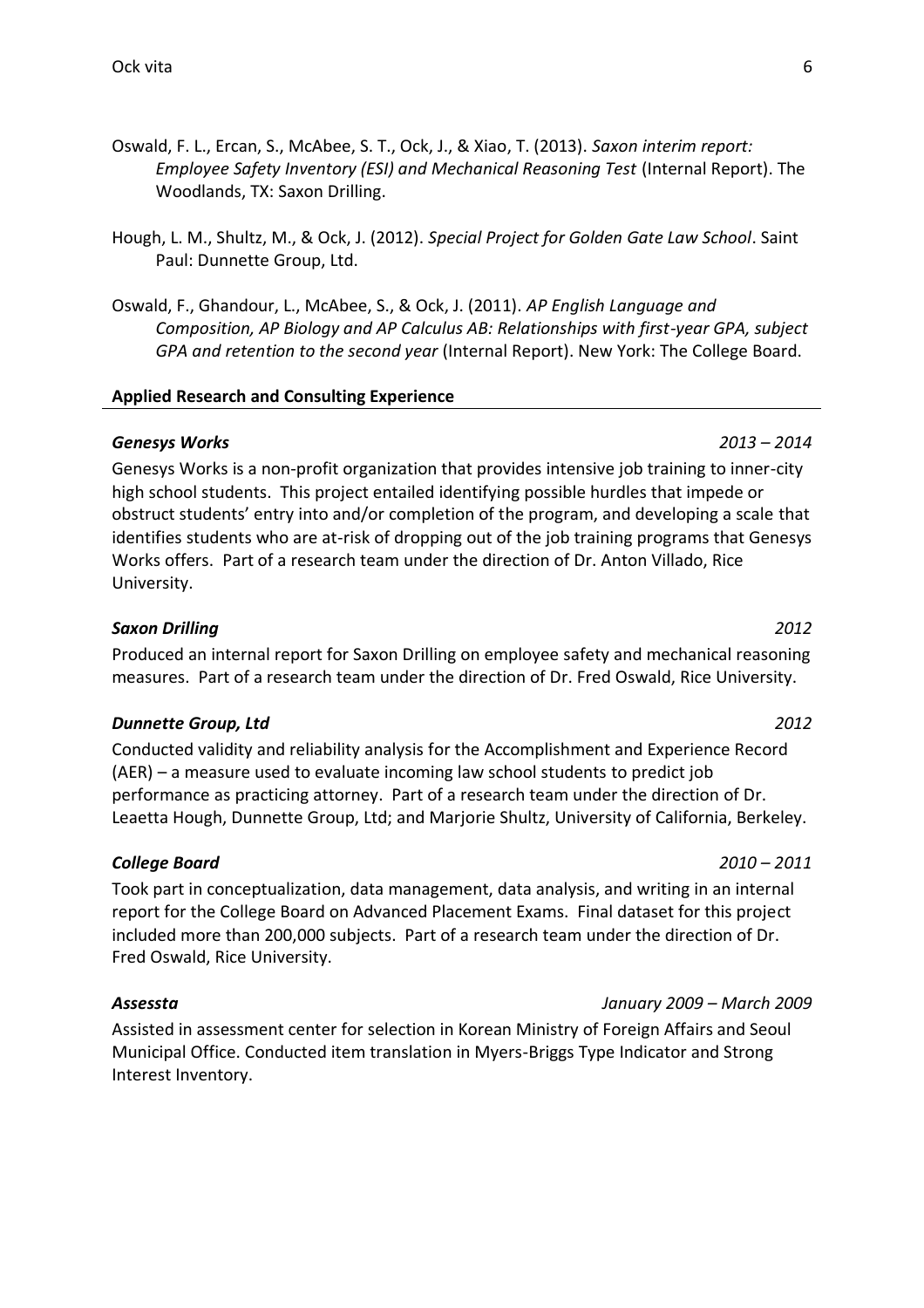# **External Grants**

| National Research Foundation of Korea                                                                                                    | 2020-2023        |
|------------------------------------------------------------------------------------------------------------------------------------------|------------------|
| Korea-China Joint Research on Behavioral Response to Public Health Emergencies<br>₩180 million $\approx$ \$162,700 (Co-I, Taeho Hong PI) |                  |
| The Korean Honor Scholarship                                                                                                             | 2012             |
| Scholarship from Consulate General of Republic of Korea<br>\$1,000                                                                       |                  |
| <b>Internal Grants</b>                                                                                                                   |                  |
| Brain Korea 21 New Faculty Member Research Grant                                                                                         | $2021 - 2023$    |
| Validation of Korean version of Dirty Dozen scale<br>₩10,000,000 $\approx$ \$10,000 (PI)                                                 |                  |
| Pusan National University New Faculty Member Research Grant                                                                              | $2019 - 2020$    |
| Predictors of feedback delivery behavior<br>₩10,000,000 ≈ \$10,000 (PI)                                                                  |                  |
| <b>Pusan National University Research Grant</b>                                                                                          | $2019 - 2020$    |
| Effect of biased resume evaluation on personnel selection outcomes<br>₩10,000,000 $\approx$ \$10,000 (PI)                                |                  |
| <b>Postdoctoral Fellow Research Grant</b>                                                                                                | $2019 - 2020$    |
| Research grant from Nanyang Technological University<br>\$\$5,000                                                                        |                  |
| <b>Professional Memberships and Services</b>                                                                                             |                  |
| <b>Academy of Management</b>                                                                                                             | $2012$ – Present |
| American Psychological Association<br>Evaluation, Measurement, and Statistics - APA Division 5                                           | $2011$ – Present |
| Association of Psychological Science<br>Campus Representative for Rice University (2011-2013)                                            | $2011$ - Present |
| Society for Industrial/Organizational Psychology<br>Cultural and Ethnic Minority Affairs Committee (2015-2016)                           | $2009$ – Present |
| <b>Rice University</b><br>I/O Psychology Research Seminar Co-Coordinator                                                                 | $2012 - 2013$    |
| Korean Society for Industrial/Organizational Psychology                                                                                  | $2015$ – Present |